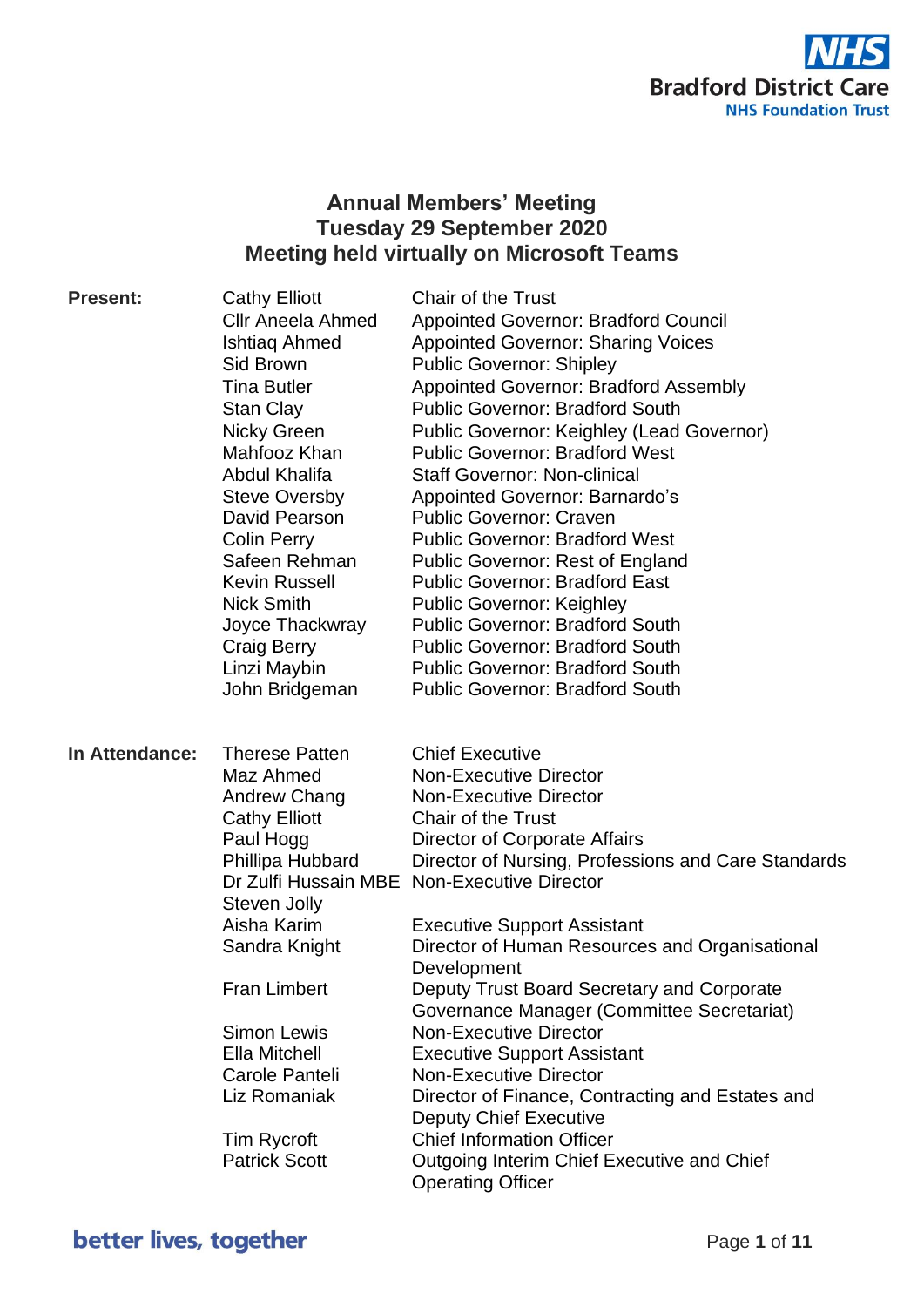

Awais Siddique Corporate Business Manager Dr David Sims Medical Director

30 Members of the Trust and members of the public.

## **Minutes**

### **Item Discussion**

## **83 Welcome and Apologies for Absence** (agenda item 1)

The Chair of the Trust opened the virtual meeting at 3:00pm and welcomed the public, members, governors, Trust colleagues and Board members. Ms Elliott encouraged attendees to submit questions during the session through the use of the Microsoft Teams Question and Answer (Q&A) function and informed attendees that these would be answered in the virtual Q&A session at the end of the meeting.

Ms Elliott informed attendees of the Trust's response to the onset and significant challenge of COVID-19 and how the Trust had adapted to rapidly responding to the pandemic. It was recognised that the Trust had put in considerable effort to continue to prioritise the delivery of services, and had achieved this by developing, refining and enacting business continuity plans and incident command frameworks to ensure staff had been as safe as possible in order to support service users and carers at this time. She added that the Trust had adapted and strengthened its use of technology given new working environments as a result of the pandemic. It was also noted that the Trust maintained the focus on good governance throughout the pandemic, despite challenges associated with focusing energy and resources on service delivery. Ms Elliot thanked staff who have been working throughout the pandemic for their determination, attitude and commitment to the Trust, service users and carers.

Ms Elliott added that there had been a focus on quality improvement for all services over the last year with a spotlight on the Care Trust Way as a culture of continuous improvement. This work continued to build on the Trust's strategic priorities and supported new ways of working, as well as the development of creative solutions to challenges that arose as a result of the pandemic. This work was evidenced by the outcome of the Care Quality Commission (CQC) inspection in March 2020, published in May 2020, that rated as 'Good' the Trust's Acute wards for Adults of working age and psychiatric intensive care units.

Apologies for absence had been received from the Surji Cair, Public Governor for Shipley and Sandra Knight, Director of Human Resources and Organisational Development. The Annual Members' Meeting was quorate.

### **84 Declarations of Interest** (agenda item 2)

There were no declared conflicts of interest in respect of any agenda items.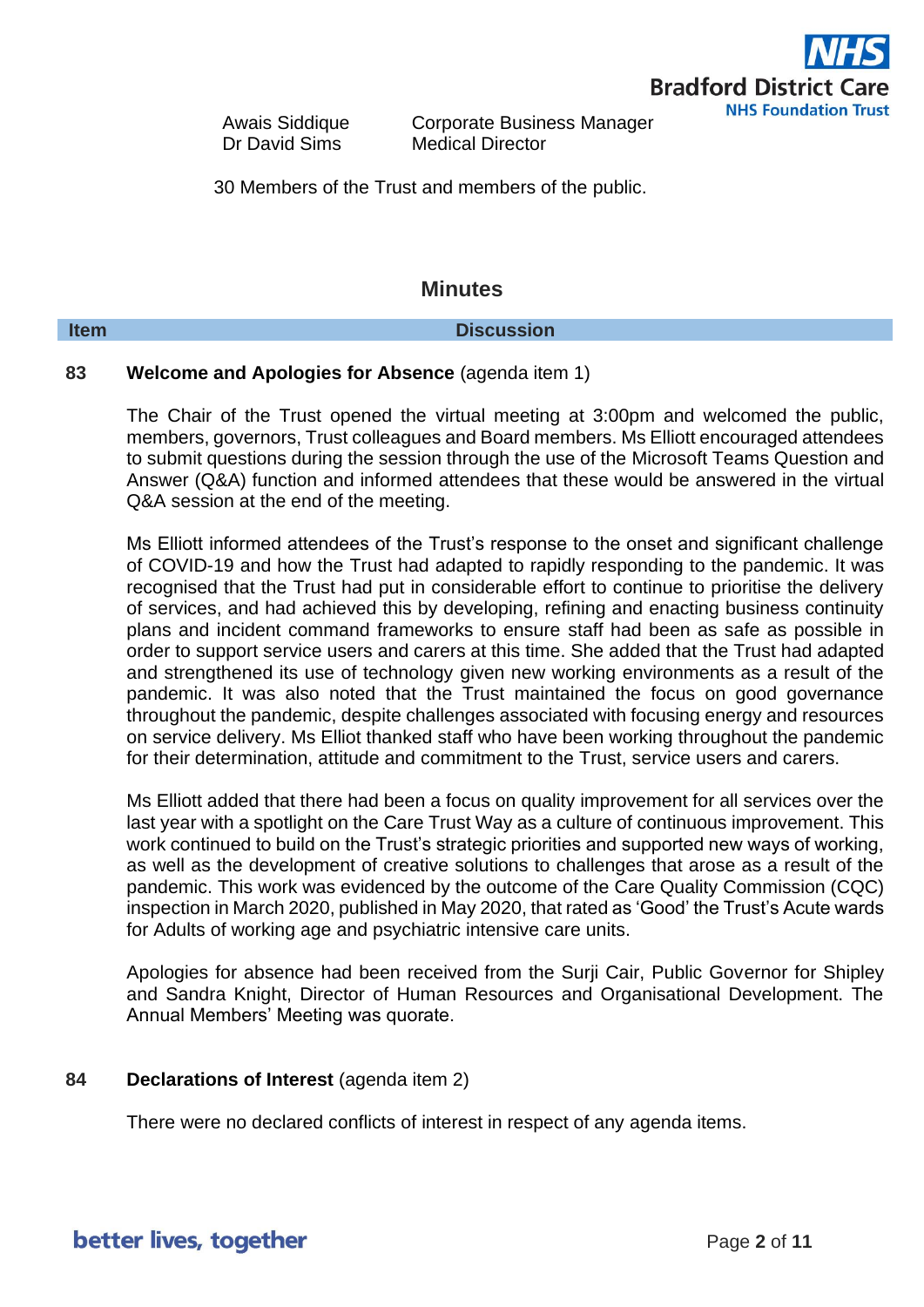

## **85 Minutes and Matters Arising from the Meeting Held on 10 September 2019** (agenda item 3)

The minutes from the Annual Members Meeting held on 10 September 2019 were agreed as a true and accurate record. It was noted that there were no matters arising from the previous meeting.

### **86 Presentation from the Lead Governor** (agenda item 4)

Ms Elliott welcomed the Lead Governor to present the report from the Council of Governors and to reflect on the 2019/20 year.

Ms Green outlined the content of her presentation which would be focused on three areas: membership representativeness; the work of the Council of Governors to fulfil their statutory duties; and further information on current Governors and Governor elections.

Firstly, Ms Green emphasised the importance of members as key links between the Trust and the wider public, and the Trust's duty to provide services that meet the needs of those who require them. She added that Governors were elected by the members and offered an outside objective view. Ms Green explained how vital it was for the Trust membership to be representative of the local population and presented the demographic breakdown of the membership by age, by ethnicity, and by gender. She added how the membership numbers had dropped slightly from the previous year. The Trust had 9,693 public members at the end of the 2019/20 financial year. The lowest number of members were in the 17-21 age group. The current range of Governors were from diverse backgrounds with a wide range of interests and backgrounds. The attendees heard how the Council of Governors had continued to recruit younger members that had an interest in healthcare, primarily through engaging with partners at colleges and universities.

Ms Green explained the statutory duty of Governors to represent to the Trust the views of membership and public, as well as the role of holding the Non-Executive Directors to account for the performance of the Trust and the Board of Directors. Ms Green then went on to outline recent work of the Council of Governors which included the approval of appointments and remuneration of the Non-Executive Directors and approval of the appointment of the Trust's external auditor. The Council of Governors also approved the appointment of the Chair of the Trust. The Trust continued to supported Governors to engage in activities to enable their involvement with, and understanding of, the Trust and to give feedback on behalf of the members. In 2019/2020, the Council of Governors had supported the development and consultation of the Your Voice Matters strategy and the governor membership engagement strategy "Governors' Representing You". The Council of Governors also supported the consultation on the strategic direction of the Trust by engaging with members and representing constituents at Council of Governors' meetings, as well as receiving the Audit Report at the Annual Members' Meeting in 2019. It was noted that the Council of Governors was expected to meet at least four times a year to review key aspects of the Trust's work and Governors continued to attend Board and Committee meetings as part of their role.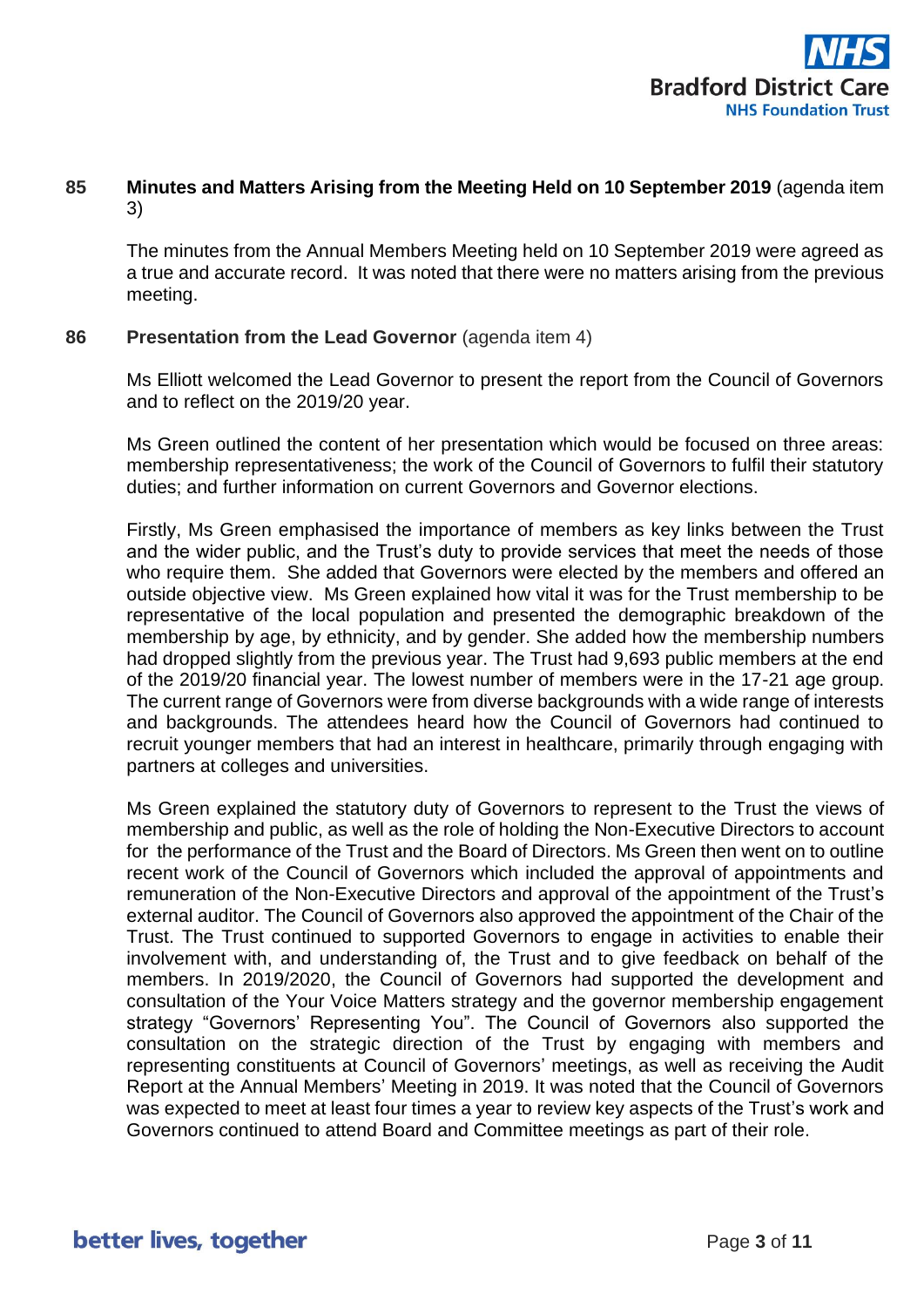

It was noted that Governors had undertaken various engagement throughout the year, including the 2019 Annual Members' Meeting at Bradford Football Club and joint Governor and Non-Executive Director events. The Trust had regularly held open house sessions where Governors were invited to join an open discussion on Trust related matters, as well as a range of training sessions and membership events related to a variety of services. The Trust and the Board of Directors had regular communication with the Council of Governors, including a weekly newsletter from the Chair of the Trust which provided updates and information on the current Trust position and key relevant matters as well as any engagement opportunities that were on the horizon. Governors had also been welcomed on engagement visits with Trust Board members to visit in person and virtually services across the Trust in order to gain views from service users and staff members. It was noted that since the onset of the pandemic, these visits had continued, though in a virtual manner.

Ms Green thanked all of the Governors who have served in 2019/20. She added that there would be three vacancies in the upcoming year. On behalf of the Council of Governors, Ms Green thanked the previous Chief Executive, Brent Kilmurray and Chief Operating Officer, Patrick Scott, who stepped in as Interim Chief Executive upon Mr Kilmurray's departure, for their work with the Council of Governors over the year.

Ms Elliott thanked Ms Green for the support from the Governors, especially during the COVID-19 period. Ms Elliot reflected on the changes within the Board of Directors in the past year, including the welcoming of two new Non-Executive Directors, Maz Ahmed and Andrew Chang. Ms Elliott also congratulated Dr David Sims, who was successfully appointed as the Medical Director, and Ms Phillipa Hubbard on her appointment as the Director of Nursing, Professions and Care Standards and Director of Infection Prevention and Control, from the Deputy Director of Nursing position both in autumn last year. Ms Elliott also welcomed Ms Therese Patten as the new Chief Executive who had joined the Trust this month. Ms Elliott celebrated the increase in representation from Black and Minority Ethnic backgrounds at Board Level, increasing from 10% to 30%, which was now reflective of the population that the Trust served. She added that the Trust wished to improve representation in its wider workforce to achieve equality, diversity and inclusion (EDI) with workplans in place, and the Trust Board renewed its commitment to EDI by standing with the Black Lives Matter movement from June this year.

## **87 Presentation from the Director of Finance, Contracting and Facilities** (agenda item 5)

The Director of Finance, Contracting and Facilities and Deputy Chief Executive presented a report on the Trust's financial position that outlined the key performance metrics and a forward look at the key challenges and opportunities that the Trust would be facing in the next financial year. Ms Romaniak outlined how 2019/20 had been a challenging year financially for the Trust and went on to outline the Trust's income and expenditure. She added that the combined expenditure was £161.1m for the 2019/20 financial year which was made up of £159.07m operating expenditure and £2.07m impairments, excluding financing costs of £1.14m. She outlined that nursing staff pay expenditure costs increased significantly as a consequence of being in the second year of a national agenda for change pay deal and the impacts of the NHS pension employer changes. She outlined that the income for 2019/20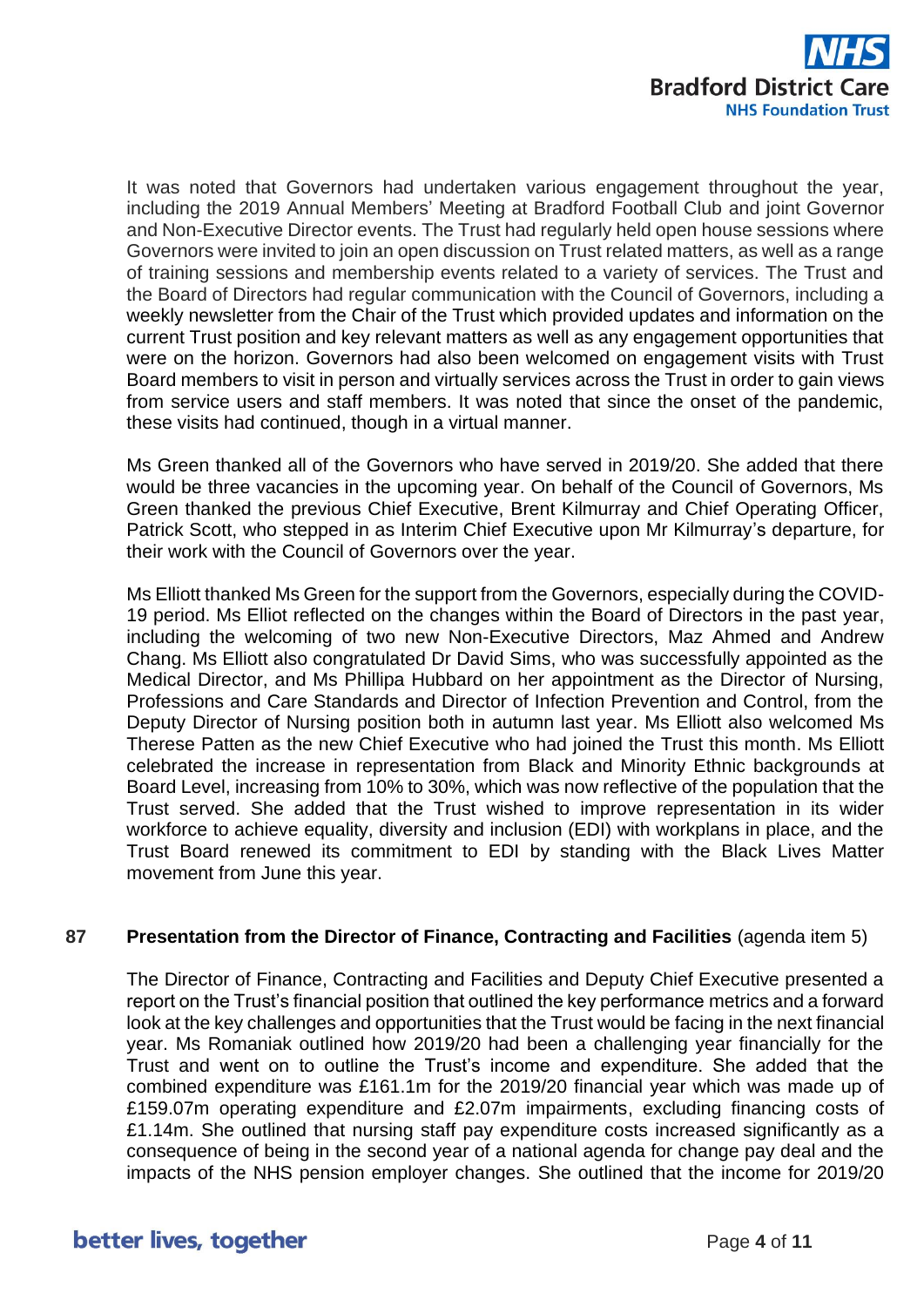

was £160.6m and added that the largest income source was from the Clinical Commissioning Groups (CCGs) of £110.2m. It was noted that on 1 April 2019 the three local CCGs merged to form one commissioner for Bradford and Craven. Ms Romaniak added that the biggest changes were associated with the Mental Health Investment Standard, investment in community services and the changes in NHS pensions. She also noted the reduction of local authority income of £2m for 0-19 children's services and substance misuse services.

Mrs Romaniak highlighted some of challenges and opportunities that were expected in the upcoming financial year. She explained how COVID-19 would inevitably have a big impact locally and nationally. She commented on the contribution of colleagues and how staff had adapted and highlighted the importance of integrated working with partners. Ms Elliot thanked Mrs Romaniak for the comprehensive presentation on the Trust's financial position.

## **88 Presentation from the Trust's External Auditor** (agenda item 6)

Mr Khangura, Director at KPMG LLP, provided a presentation on the findings from the Trust's 2019/20 Annual Report and Accounts. Firstly, he outlined the scope of the work and outlined responsibilities as an independent provider of the external audit services, including the audit of the financial statements. It was noted that the Trust had undergone a risk assessment under auditing standards, and four key risks were identified. These included the valuation of land and buildings revenue recognition, fraudulent expenditure recognition and the risk of management override of controls to see if appropriate controls were in place. It was noted that the auditors were confident with the data provided and were satisfied with the accuracy of the record keeping.

Mr Khangura stated that the audit found the Annual Accounts for 2019/20 to be a true and fair view of the state of the Trust's affairs with the accounts being prepared in accordance with the Department of Health and Social Care Group Accounting Manual. Mr Khangura added that that the auditors found the Trust had suitable arrangements in place to ensure that appropriately informed decisions were made with resources deployed to achieve planned and sustainable outcomes. He added findings from the financial statement audit had resulted in an unqualified (satisfactory) opinion and shared that the Trust's annual governance statement reflected the Trust's control environment and risk management arrangements.

Next, Mr Khangura presented information about the value for money findings, including a risk assessment that outlined the financial position and reviewed the financial planning arrangements. This also explored how pressures were managed within the Trust. Mr Khangura believed that that the Trust had successfully responded to issues raised in the CQC inspection and that suitable arrangements had been put in place.

Ms Elliot thanked Mr Khangura and KPMG for the report and the accessible presentation.

### **89 Presentation from the Acting Chief Executive** (agenda item 7)

The Outgoing Interim Chief Executive and substantive Chief Operating Officer presented an overview and highlights from the 2019/20 Annual Report and Accounts. Mr Scott explained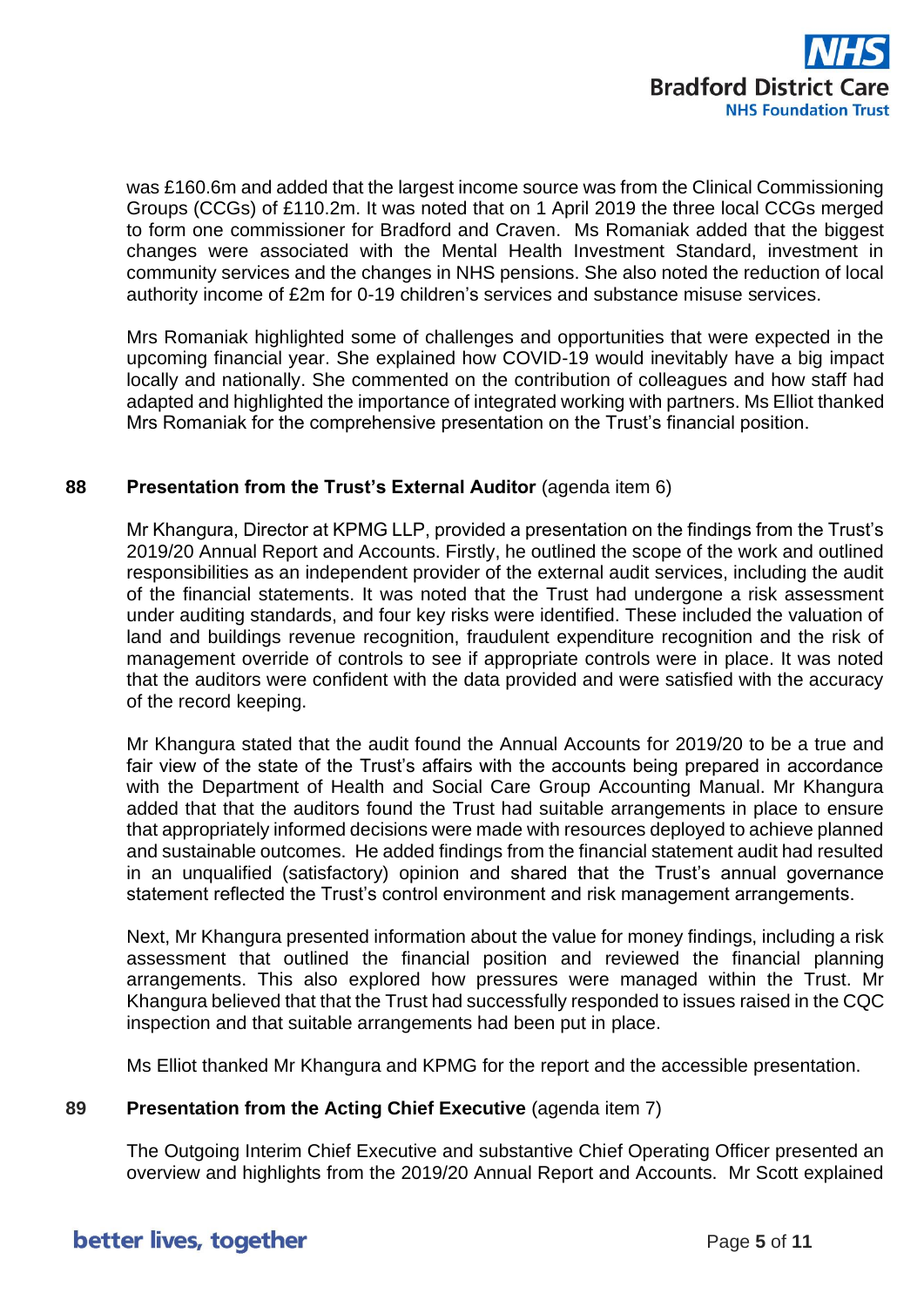

that it had been an unprecedented year for the Trust which had faced one of the toughest challenges yet. He celebrated that the Trust had continued to focus on our people, communities, colleagues, and families. Mr Scott added that as a result of a refocus of resources due to COVID-19, the Annual Quality Report would be published later in the year, in line with national guidance.

Mr Scott summarised the development work of Better Lives, Together, the Trust's strategic framework, progression against its strategic programmes and how the Trust had identified priorities for the coming year. These included working with colleagues from primary care and the Voluntary and Community Sector (VCS) by bringing together physical and mental health in order to develop wellbeing provision within local communities. Mr Scott highlighted the work that continued to support the delivery of the Trust's four strategic goals.

My Scott explained how the Care Trust Way, the Trust's quality improvement processes, had made a significant impact during the last year and celebrated the engagement with teams and services to react and respond to the pandemic. He also discussed the formal quality improvement methodology which had encouraged purposeful coaching conversations and critical digital innovation. Mr Scott acknowledged the successes, awards and national recognition that colleagues had received over the past year in all areas of the Trust and thanked staff for their hard work and contributions throughout the year.

## **90 Welcome from the Trust's Chief Executive** (agenda item 8)

Mrs Elliott welcomed Therese Patten to the Trust as incoming Chief Executive. Ms Patten began by thanking the Trust for the warm welcome she had received since joining. She mentioned how she was looking forward to meeting communities, staff members and service users in the upcoming months. Ms Patten shared her vision and areas of focus for the upcoming year which included the quality and safety of patients, risk management, good governance by looking at performance and assurance, staff wellbeing, delivery of the Better Lives Together strategy, and collaborative working across the local place and system. Ms Patten acknowledged the next few months would be mainly focused on navigating through the next phase of the COVID-19 pandemic and winter pressures.

### **91 Virtual Question and Answer Session** (agenda item 9)

The Chair of the Trust, Ms Elliott, thanked those who had presented and explained that the next part of the meeting was an opportunity to receive questions from members of the public and stakeholders for the Trust's Board of Directors, noting that some questions had been received in advance and encouraged attendees to submit questions using the virtual chat facility on Microsoft Teams.

The following questions were received for the Board of Directors:

Question 1: Matthew Walton, member of the public, asked "considering the high percentage of accesses to patients records by the Trust's staff that are discarded without any record of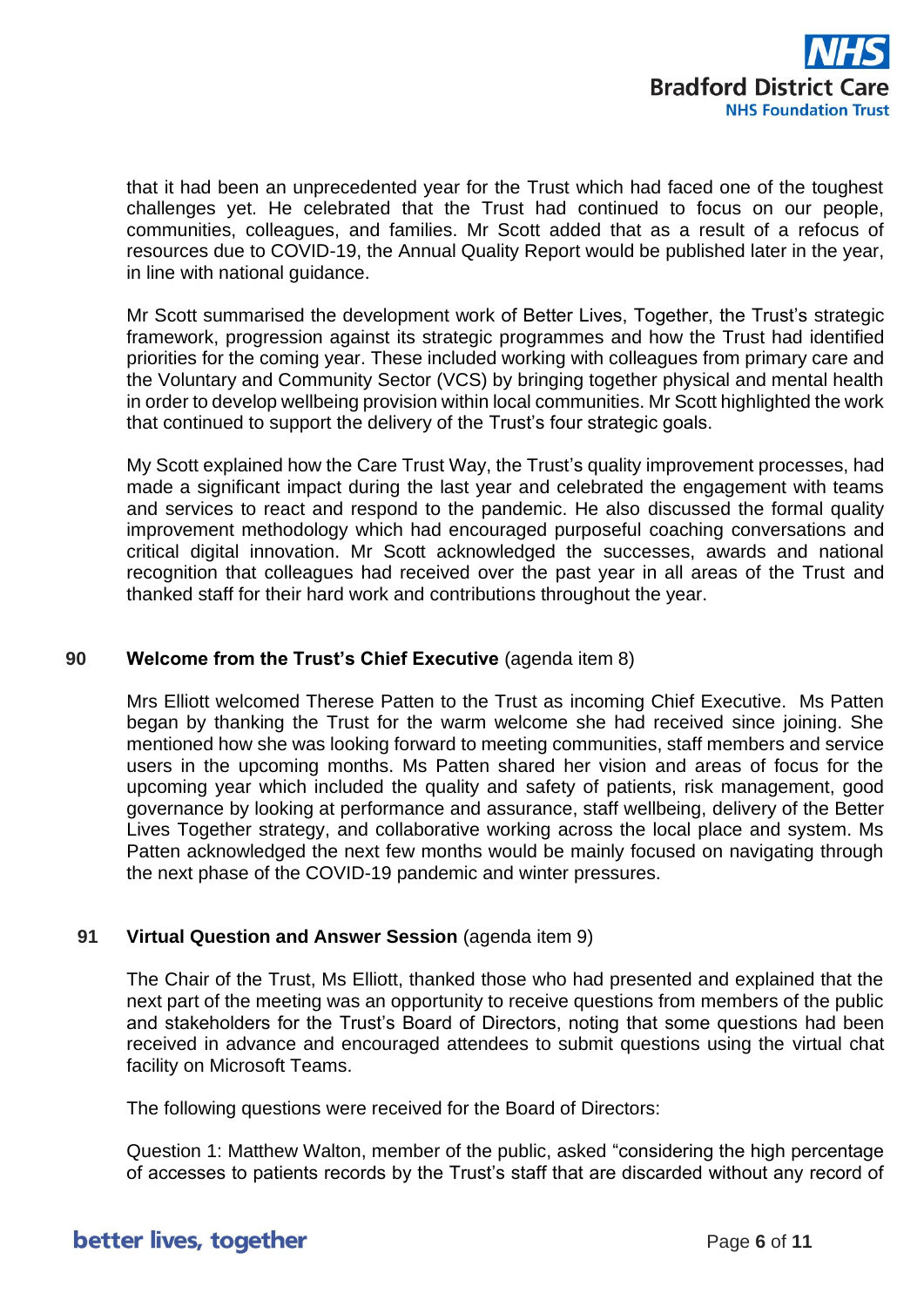the reason for the access, can the Trust explain how they monitor and identify where these accesses have been inappropriate as required by part three of the General Data Protection Regulation?"

Answer: Tim Rycroft, Chief Information Officer replied that the Trust worked to high standards for confidentiality, integrity and availability of the information systems that it uses with the protection of service user data being of the highest importance to colleagues. He outlined the requirement for mandatory training requirements for staff members at the Trust which included information governance, which attendees heard consistently achieved high standards in the national data security tool kit. Mr Rycroft outlined that colleagues would have a legitimate reason for accessing a service user record, with all interactions across the clinical systems recorded to support an audit record trail. He outlined that the electronical patient record system would be accessed using a Smartcard that enabled access rights consistent with an individual's requirements to fulfil their role. Mr Rycroft said that should there be cause for concern for inappropriate access to service user records, an investigation process would take place in line with Trust policies and procedures. He outlined the Subject Access Request process and complaints process that were in operation that would also report any inappropriate data breaches. Periodic and random checks and tests were undertaken in line with Trust policies to provide an audit as an additional assurance within the process.

Question 2: Trevor Ramsey, Trust member, asked "I would like to know what information the Trust has given to Mr Philip Davies, Member of Parliament (MP), for him to 'talk out' the Bill that would have stopped prevented restraint of people who use mental health services.

Answer: Paul Hogg, Director of Corporate Affairs, replied to say that the Trust continued to work closely with MPs to brief them on specific items and was not aware that any brief had been given to Mr Davies in relation to this. He welcomed the ongoing partnership arrangements that the Trust has with a variety of stakeholders, including MPs, and explained that the Trust works closely with them, including via the Trust Chair.

Question 3: Trevor Ramsey, Trust member, asked "which service users and carers were involved in delivering mental health awareness training?"

Answer: Paul Hogg, Director of Corporate Affairs, replied to say that the Trust provided ongoing opportunities for service users and carers to continue to be involved with a variety of training including the student nurse programme. He outlined that Bob Colins, Occupational Therapist Allied Health Professionals Team, has been undertaking mental health awareness training for over 18 months which had included facilitating sessions with a variety of stakeholders including Governors and MP's offices. A new programme of involvement leadership skills was being developed by the Patient Experience and Involvement Team, which would be coproduced with service users and carers.

Question 4: Trevor Ramsey, Trust member, asked "when will Vital, the user led mental health charity be able to benefit from Pennies from Heaven?"

Answer: Paul Hogg, Director of Corporate Affairs, replied to say that the scheme supported staff members to donate a small amount from their salary to the Pennies from Heaven scheme. Further work would be undertaken to consider partner beneficiaries as part of the relaunch of the scheme to support Better Lives, the Trust's charity.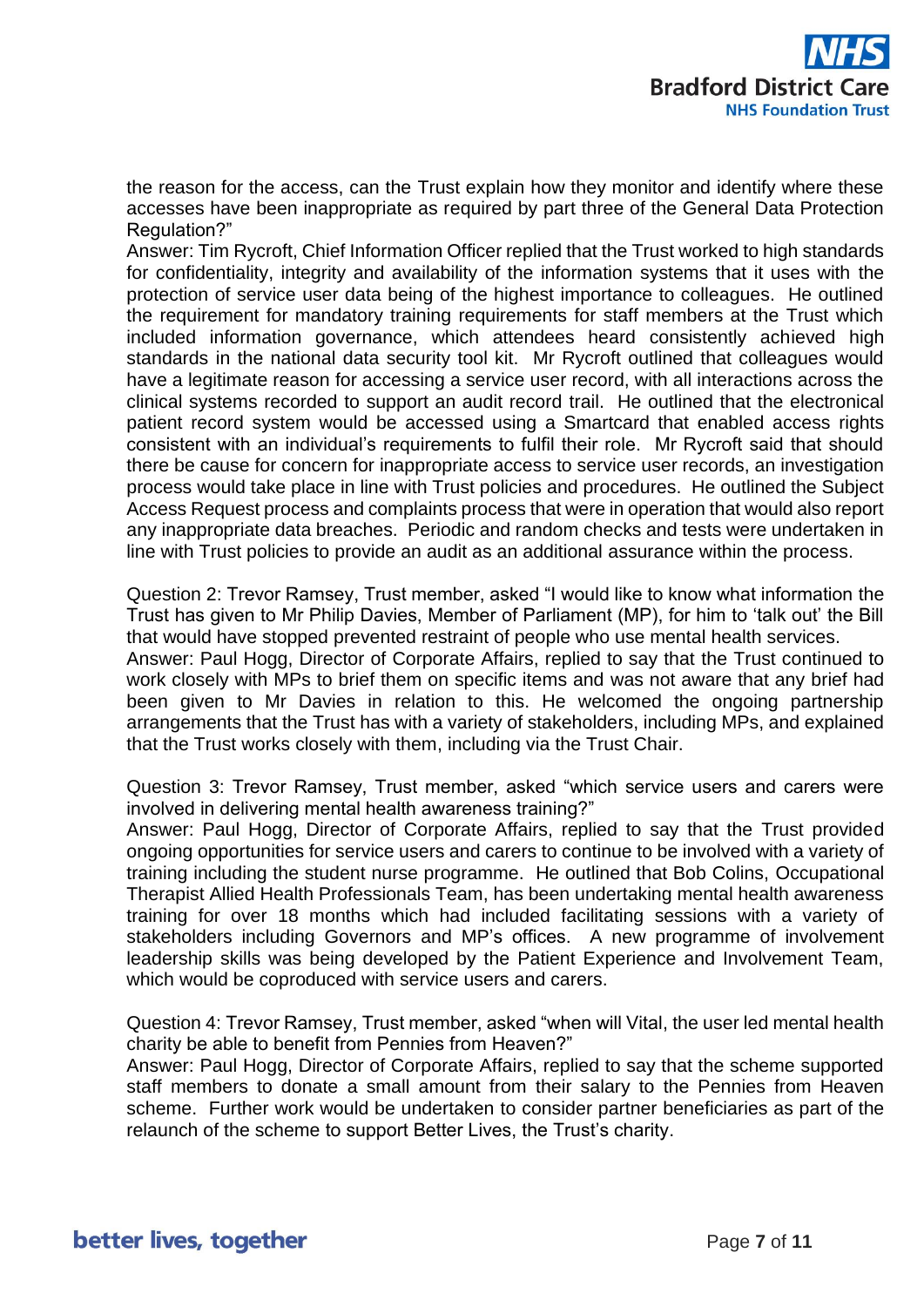

Question 5: Colin Perry, Governor: Public Bradford West and Deputy Lead Governor, asked "the COVID-19 pandemic had increased interest from people for a career in the NHS, it had previously been noted nationally that some new recruits leave the NHS rapidly. Has the Trust been successful in appointing new recruits and what plans were in place to support retention of colleagues?"

Answer: Sandra Knight, Director of Human Resources (HR) and Organisational Development, responded. She said that during the pandemic, recruitment at the Trust had continued for temporary and permanent roles, with a scheme in operation for deployment to support service need. Work had taken place to ensure that the Recruitment Team were able to continue providing a service throughout the pandemic, in line with the Business Continuity Plan, where a number of colleagues within HR had been redeployed to ensure that the service continued to be met. An assurance report had been presented to the Workforce and Equality Committee, one of the Board sub-committees, on how recruitment had continued throughout the pandemic and to share learning and successes. Mrs Knight said that the Trust had engaged with the national scheme on retire and return for colleagues who had volunteered to return to temporary employment to support NHS providers response to the pandemic. She said that the Trust employed 65 student nurses that were in years two and three of their qualification to work within Trust services who were employed as Senior Healthcare Support Workers until they qualify within the education scheme and receive professional registration. Analysis work had taken place to review recruitment performance measures during the reporting period of April to August 2019, compared to April to August 2020, which showed that 246 colleagues were recruited during the period in 2020, in comparison to 150 colleagues recruited during that period in 2019. Work continued to ensure that learning and innovation was delivered throughout the pandemic with digital methods of communication and engagement taking place, such as for the Corporate Induction, which would be supported by a local induction within the service. Analysis had been undertaken on starters and leavers within a one-year period, that showed that no trend had been seen to suggest that a high number of colleagues had left the Trust. Mrs Knight outlined details of the Trust's preceptorship programme for newly qualified nurses and Allied Health Professionals, that was an important part of the supporting framework for new colleagues.

Question 6: Kevin Russell, Governor: Public Bradford East, asked "what process was in place for receiving service user feedback at the Trust and with partner trusts?"

Answer: Phil Hubbard, Director of Nursing Professions and Care Standards, provided an example of a service user experience that had been presented to the Board of Directors through a formal meeting, with the experience connected both to the Trust and to Bradford Teaching Hospital NHS Foundation Trust (BTHFT). Following the service user experience being presented, Mrs Hubbard had engaged with the Director of Nursing and Professions at BTHFT to share the learning and feedback that had been received from the experience which was then shared with their Board of Directors. Mr Hogg welcomed the opportunity to learn from feedback and experiences which supported improvements being made in the quality of services provided. He said that teams receive feedback directly to support immediate service improvements and developments with triangulation taking place on data received, including the Friends and Family Test, which was reviewed by the Board of Directors and the Quality and Safety Committee. The data is provided to NHS England with feedback and experiences shared at the Trust Wide Involvement Group. He outlined that the Trust's participation and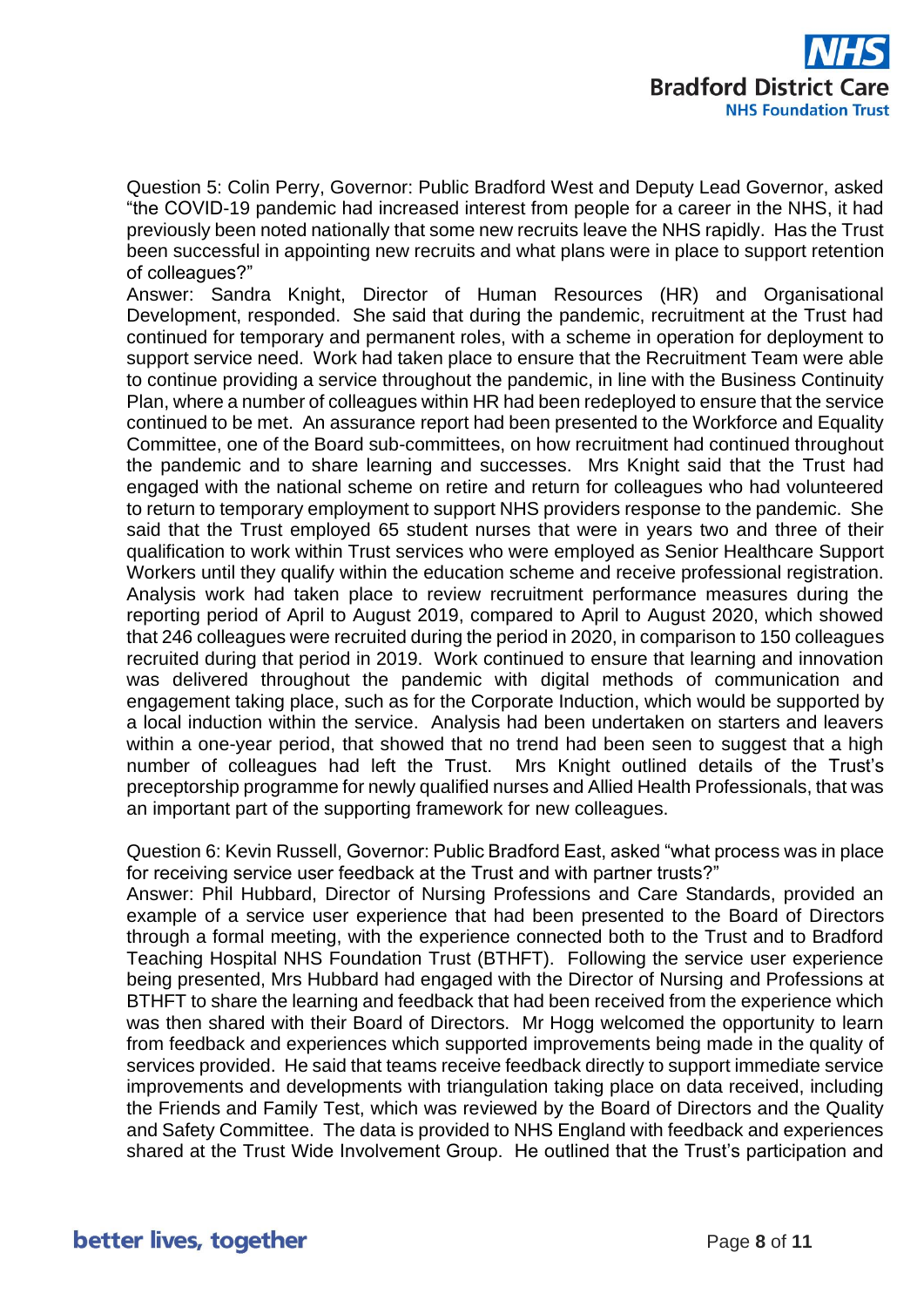involvement strategy, Your Voice Matters, supported further opportunities to receive feedback in support of learning and service users shaping the services that the Trust provided.

Question 7: Councillor Aneela Ahmed, Governor: Appointed Bradford Council, asked "how long does it take for the Trust to reply to a complainant when a complaint is made about a member of staff or department?"

Answer: Phil Hubbard, Director of Nursing Professions and Care Standards, responded and said if the complaint was from a member of staff in regards to another member of staff, the process was to raise their concern with their line manager which would be processed in line with the Trust's HR procedures. If the complaint was in relation to care received by a service user or carer from a member of staff, a formal complaints process was in operation that supported a response within 30 days for issues raised that could be responded to accordingly within that period. For more complex complaints, it could take between 60 and 90 days for a response with no national timeframe mandated to NHS trusts.

Question 8: An anonymous question was submitted as follows "how is the Trust taking care of its workforce and communities? There is a concern that residents are in fear of COVID-19."

Answer: Sandra Knight, Director of HR and Organisational Development, responded by saying that the health and wellbeing of colleagues remained at the centre of the Trust's priorities in response to the pandemic. Proactive action was taken to put in place systems and resources to ensure that colleagues and their network had access to psychological support through an out placement scheme in operation across 24 hours, seven days a week. The Trust's strong health and wellbeing service had been increased significantly in response to the pandemic which included a helpline to access psychological support and therapists, enhanced ongoing staff engagement. Leaders were using the performance management framework and daily conversations within teams to discuss health and wellbeing of colleagues and to signpost to the wellbeing initiatives. Mrs Knight explained that NHS Charities Together had issued grants to NHS charities to support staff wellbeing which had been used to provide nourishment and wellbeing healthcare products for colleagues onsite and working from home. She outlined that work was taking place in support of the Trust estate being COVID-19 secure with risk assessments being undertaken for priority groups, including colleagues with underlying health conditions, those from a Black Asian and Ethnic Minority (BAME) background and those colleagues working from home. Phil Hubbard, Director of Nursing Professions and Care Standards, provided a response on the point about the fear of COVID-19 in communities, as the Trust's Incident Director. She said that the Trust continued to work closely with colleagues from Local Authorities, other NHS providers across place, and partners from the Voluntary and Community Sector (VCS). This included ensuring that clear engagement and communication was taking place across a variety of mediums and networks to support public understanding and awareness. Community staff members continued to work within local communities and in partnership with representatives across the place, including faith leaders, in support of engagement and consistent messaging. Work was taking place within inpatient wards where service users were supported to share their experiences.

Patrick Scott, Chief Operating Officer, explained that work was taking place in partnership with Primary Care partners to understand how services could be wrapped around local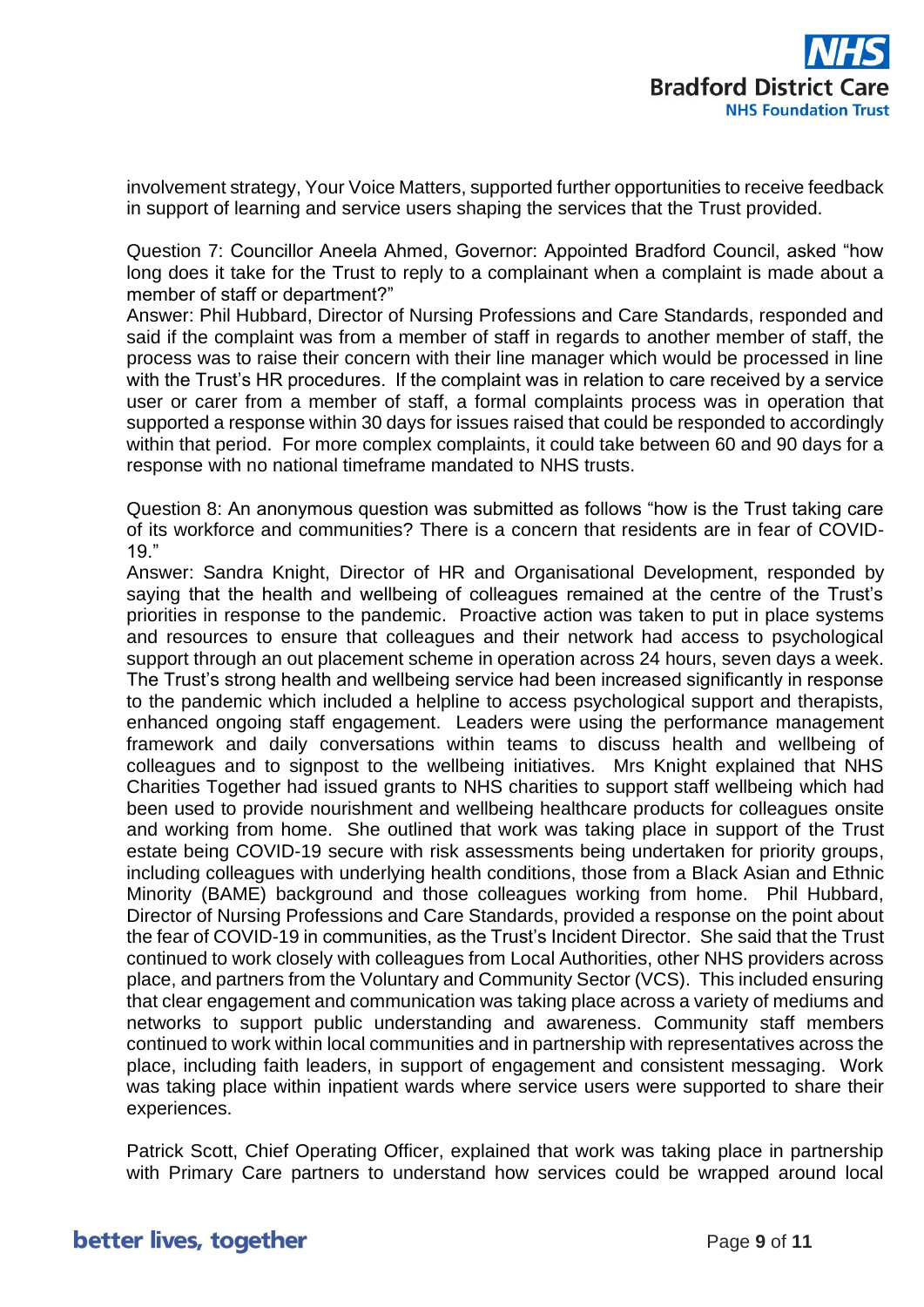

communities. Work continued at the Trust to provide support to Care Homes partners, and ongoing engagement with the VCS continued to understand the right service models and learn from people's experiences. He provided an overview of how the Trust's Infection Prevention and Control Team worked with a variety of partners to ensure that outreach and engagement was wide reaching. Work continued within the communities for an adult and children's COVID-19 team, and with local NHS providers to ensure that a seamless and efficient discharge service was in operation to ensure that service users continued to be supported. Mr Scott confirmed that weekly communications had taken place throughout the pandemic with partners cross the West Yorkshire and Harrogate health and care system which looked at shared learning and collaborative working. Ms Elliott outlined that an Open House engagement session with Governors would take place following the meeting today to provide an overview of collaboration initiatives across place. She highlighted that the Trust was part of the West Yorkshire and Harrogate Mental Health Autism and Learning Disability collaborative that was working together in support of transformation for improved service delivery. The Trust was working with partners as part of the Act as One alliance, across the Bradford and Craven place.

The following questions were received for the Board of Directors following the formal Annual Members Meeting 2020:

Question 9: An anonymous question was received as follows, "The plans for wellbeing both for the health practitioners and the people of Bradford, I see so much fear and a neighbour of mine has almost lost the plot. So yes, it is great that we have made it safer physically, yet many are still hurting emotionally, and l can't see the care plan in place".

Answer: Mr Sims replied that the Trust has a wellbeing offer for staff which included support for emotional wellbeing and escalation for those who are struggling. The resources are all available through the Trust's internal staff website. The Trust has had regular conversations with the other health providers in Bradford about supporting staff. Mr Sims added that there were concerns about the children of keyworkers being under particular pressure. The Trust had information to support parents on our wellbeing pages.

Question 10: An anonymous question was received as follows "How can someone apply for one of Governor post which is vacant?"

Answer: Mr Hogg advised that the Trust usually holds elections once a year to fill any Governor vacancies and provides promotional literature about the Governor role, the time commitment and the process of the elections. The Trust had always encouraged elections rather than having uncontested seats in order to actively engage members in the role of Governors. The Trust had one Governor vacancy in the following areas: Bradford South, Bradford West and Craven. Mr Hogg asked if there was an interest for the role for any member in those constituencies they could contact the Trust at [ft@bdct.nhs.uk.](mailto:ft@bdct.nhs.uk) The governor elections were planned to be held in Spring 2021, together with other seats vacated by those Governors who will have served two full terms of office.

Question 11: Governor Kevin Russell asked: "How actively does the Trust promote its services to and collaborate with other Trusts in the area?"

Answer: Mr Scott responded by explaining how the Trust had worked proactively with partner organisations, including partners from Healthcare Provider Organisations, the Local Authority